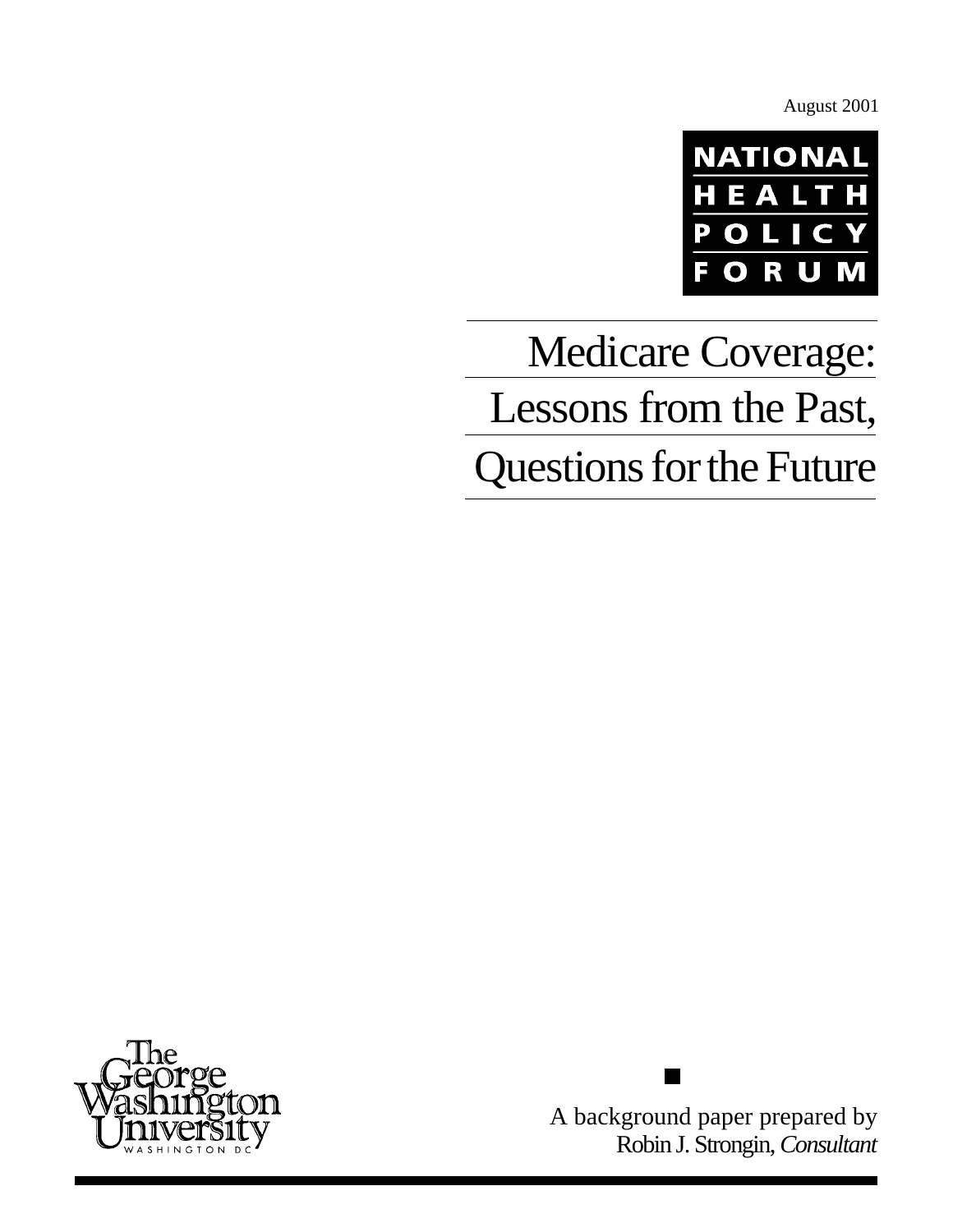*Overview—This paper describes the Medicare coverage process for emerging technologies and the ways it has changed over time. Issues addressed include both the national coverage process and local medical review policies, which account for 90 percent of the coverage determinations. The paper also includes a discussion of the relationship between the coverage process and technology assessment, payment systems and the ongoing debate over coverage criteria and levels of evidence.*

The complex process that determines whether and when new and emerging technologies become covered under the Medicare program has changed over the years and is still in a state of flux. Its complexity underscores many of the difficult choices that Medicare, as both a payer and a purchaser, must make on behalf of its beneficiaries. The Health Care Financing Administration (HCFA), recently renamed the Centers for Medicare and Medicaid Services (CMS), in the Department of Health and Human Services (DHHS), has long been responsible for making national Medicare coverage determinations. These determinations do not, however, occur in isolation. Rather, they are closely linked to Food and Drug Administration (FDA) safety and effectiveness determinations, to reimbursement and payment policies, and to coding decisions.

FDA approval, the green light for marketing a product, is granted once safety and effectiveness have been established. The FDA imprimatur alone, however, does not guarantee that a product will be covered by Medicare. Because the threshold for efficacy depends upon the type of technology—that is, whether it is (*a*) a breakthrough product, which requires a rigorous FDA approval process referred to as premarket approval, or PMA, or (*b*) a product that is "substantially equivalent" to one already on the market, which goes through a more routine premarket notification known as a 510(k) review—clinical data are not required in all instances. Clinical data are, however, required for all Medicare coverage decisions.

*Coverage* involves deciding whether or not a particular service or product is eligible for payment, while *reimbursement* involves determining the methods and amounts of payment for covered services and products. For various reasons, payment systems (for example, inpatient prospective payment, physician fee schedules, and outpatient prospective payment) are built upon different coding systems. (The Forum is planning to hold a separate meeting on coding and payment issues.) Various methodologies and formulas have been legislated to determine the actual level of payment various providers

receive for various products and services. Table 1 (see page 3) shows three payment systems and their related coding schemes and payment bases.

These payment systems and their relationship to the coverage process are extremely complex. In fact, at times the coverage and payment processes appear to meld into one. That is, discrete national coverage decisions rendered by CMS and local carrier coverage decisions (both of which are more fully described later in this background paper) represent only two of the ways in which technologies enter the Medicare program.

Another point of entry for technology is through the various payment systems. Both the inpatient prospective payment system (PPS) and the outpatient prospective payment system are based upon bundled payments diagnosis-related groups, or DRGs, for the inpatient PPS and the newly created ambulatory payment classifications, or APCs, for the outpatient PPS. Based upon certain formulas, providers are reimbursed for the services, including technologies, that are used within a given payment bundle. In this situation, the provider (not the government) is the purchaser and makes both the coverage and the reimbursement decisions. New technologies can therefore obtain reimbursement as long as there is a code and a bundled payment to which they can be attached. Analysts point out, however, that new technologies entering payment systems in this manner are rarely evaluated for efficacy. Such systems also present a challenge when a new technology does not fit well within an established payment bundle. At that point the government gets involved.

# **BACKGROUND PAPER**

**National Health Policy Forum** 2131 K Street, NW, Suite 500 Washington, DC 20037 202/872-1390 202/862-9837 (fax) nhpf@gwu.edu (e-mail) www.nhpf.org (Web site)

**Judith Miller Jones,** Director **Judith D. Moore,** Co-Director **Michele Black,** Publications Director

**NHPF** is a nonpartisan education and information exchange for federal health policymakers.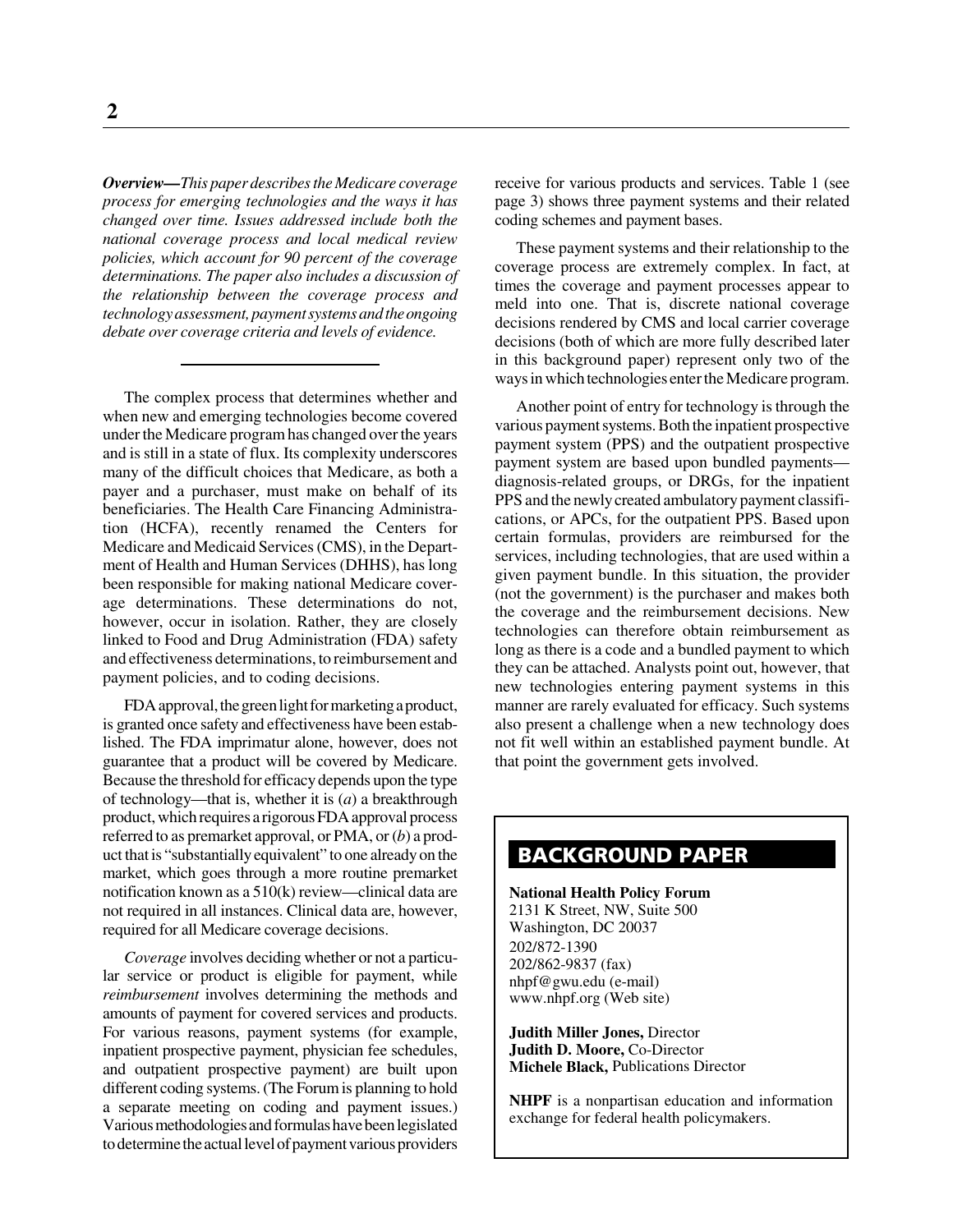| <b>Table 1</b>                                      |  |
|-----------------------------------------------------|--|
| <b>Medicare Reimbursement Payment Systems</b>       |  |
| with Their Related Coding Schemes and Payment Bases |  |

| <b>Payment System</b>                        | <b>Coding Scheme</b>      | <b>Payment Basis</b>                    |
|----------------------------------------------|---------------------------|-----------------------------------------|
| <b>Inpatient Prospective Payment System</b>  | $ICD-9-CM^*$              | Diagnosis Related Group (DRG)           |
| Physician Fee Schedule                       | HCPCS,** CPT <sup>+</sup> | Relative Value Unit (RVU)               |
| <b>Outpatient Prospective Payment System</b> | HCPCS, CPT                | Ambulatory Payment Classification (APC) |

*\* International Classification of Diseases, Ninth Revision, Clinical Modification*

\*\* *HCFA Common Procedural Coding System*

†  *Current Procedural Terminology*

In order to evaluate and assess technologies for coverage and payment purposes, payers require data and scientific evidence. This information is key to the coverage process as well. To fully appreciate these processes, it helps to step back and see where coverage fits within the broader picture of technology evaluation.

## **ASSESSING TECHNOLOGIES**

Technology assessment is the foundation upon which regulatory and purchasing decision-making takes place. Wade M. Aubry, M.D. chairman of the Medical Advisory Panel of the Blue Cross Blue Shield Association, summarizes what he sees as the four goals of technology assessment: $<sup>1</sup>$ </sup>

- Determine the technology's effect on health outcomes, such as length and quality of life (for example, functional status).
- Compare beneficial outcomes to harmful ones.
- Compare alternative technologies for a given set of indications.
- Use the results to make rational decisions related to coverage and medical practice, including physicians and patients choosing among treatment options.

Technology assessment in the United States began in earnest in the early1970s, when the relationship between medical technology and health care costs came more sharply into focus. The seventies witnessed the birth of revolutionary technologies, such as CT scanning, electronic fetal monitoring, and mammography. The earliest cardiac therapies, such as cardiac catheterization, were making their way into medical practice. These big-ticket technologies paved the way for a national technology assessment agenda.<sup>2</sup>

Over the years, technology assessment has been transformed from a regulatory model, originally intended to constrain the premature use of technology, into a more clinical approach with a focus on health outcomes and, in the view of many, as a tool to manage costs. The establishment of the Agency for Health Care Policy and Research (now called AHRQ, the Agency for Healthcare Research and Quality), and the concurrent development of practice guidelines put a new spin on assessment protocols, stretching the boundaries of technology assessment. No longer was technology assessment solely concerned with safety, efficacy, and effectiveness. Today, assessors are also interested in the *appropriateness* and *value* of a medical technology.

Technology assessment occurs at every phase of a technology's "life," from idea conception to FDA approval through coverage and payment determinations and ultimately to purchasing decisions. Because of the nature of medical device innovation (which differs greatly from that of prescription drug innovation), manufacturers have expressed concerns over how and when different kinds of device technologies are assessed.

At its core, device innovation is a dynamic, complex, and incremental process. It is marked by uncertainties and unexpected twists, and it rarely moves in a linear, predictable pattern. It spans many different stages and activities—from development of a new idea, to diffusion of a new device, to refinement of an existing product. Among the host of factors influencing device innovation are market forces; federal policies, such as product liability, patents, and funding of research; and patient needs and demands. But perhaps most significantly, device innovation is a process that is rooted in the active day-to-day interchange between device users [physicians] and device manufacturing companies. The relationship that often develops among these parties during the early stages of device innovation can be viewed as the beginning of a long-running dialogue.<sup>3</sup>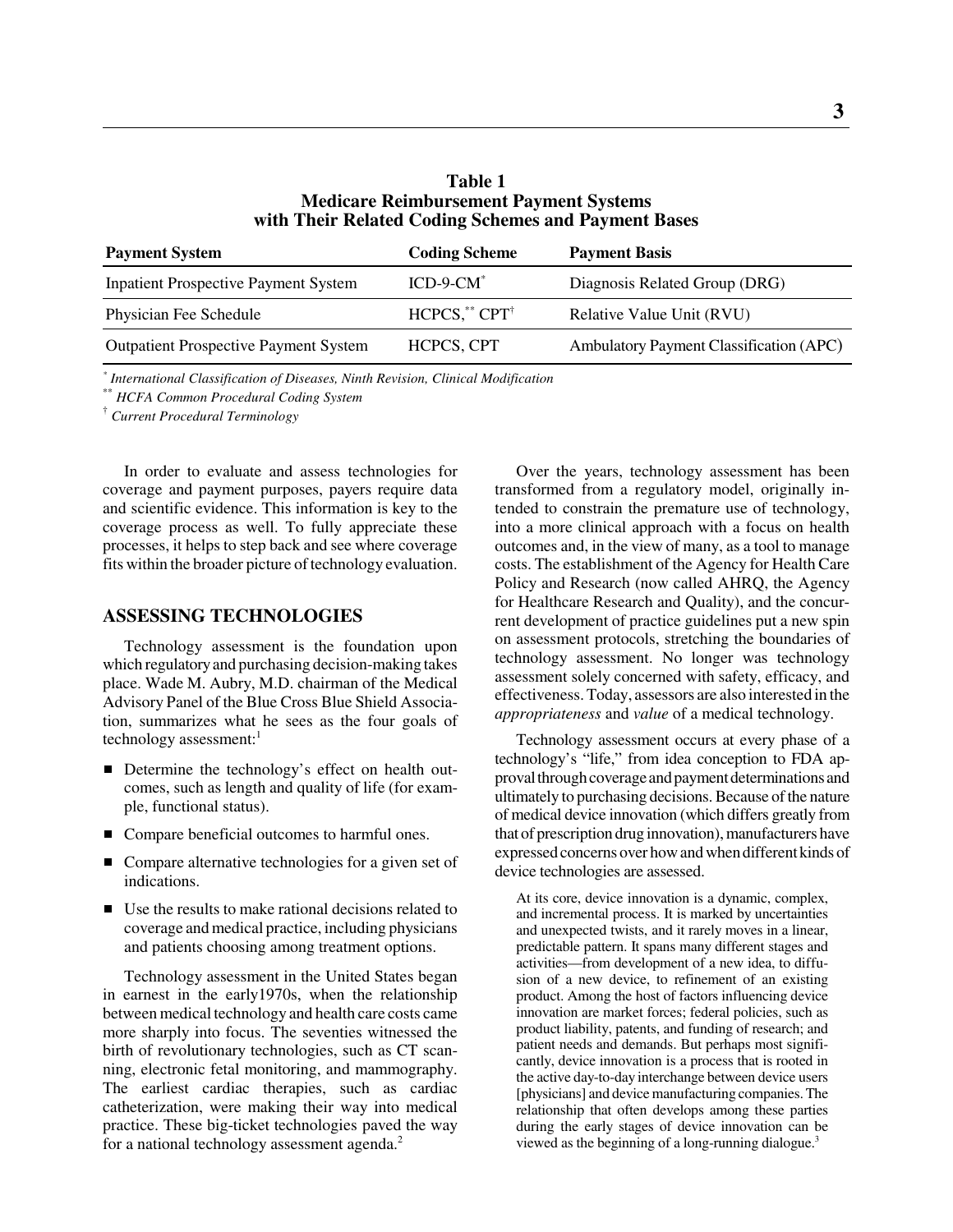The medical technology industry has voiced concern that premature assessment of a technology may limit or even deny the possibility of discovering new and improved applications of the technology in clinical practice. It is often the rule, rather than the exception, that once physicians or other providers begin to use a product, they discover additional possibilities. These can take the form of (*a*) technical adjustments or modifications that would allow additional capacity or greater speed or (*b*) a new use for patients with different conditions. Assessment of technology before it has an opportunity to diffuse precludes new and improved applications for patients, according to device manufacturers. Assessors on the other hand, point out that diffusion of a technology prior to a thorough assessment can preclude the technology from ever being properly evaluated.

Nowhere is the evaluation of medical technology a more heated issue than for those technologies currently assessed by CMS—particularly as CMS continues to craft its Medicare coverage criteria. Some observers are concerned that what is being assessed is not just the technology, but how medicine is practiced (raising, for example, questions such as where this test fits in with the others already being performed). Regulating the practice of medicine, critics assert, oversteps the legal boundaries defining the Medicare coverage process.

## **STATUTORY AUTHORITY**

Congress established the Medicare program in 1965 with the enactment of title XVIII of the Social Security Act. While the law provides for the coverage of broad categories of benefits, such as inpatient hospital care, it does not include a specific list of services actually covered. It was inevitable that, over time, particularly with the development of new technologies, questions would arise requiring individual coverage determinations. Congress anticipated this need and provided the secretary of health and human services with the authority to make these decisions. Section 1862 (a)(1)(A) of the act states:

Notwithstanding any other provisions of this title, no payment may be made under Part A or Part B for any expenses incurred for items or services which are not *reasonable* and *necessary* [emphasis added] for the diagnosis or treatment of illness or injury or to improve the functioning of a malformed body member.

The regulations implementing the "reasonable and necessary" section of the law [42 CFR 405.310 (k)] are quite general. Although the criteria that a health care technology must meet in order to be considered reasonable and necessary are specified, precise definitions do not exist.<sup>4</sup> Historically, reasonable and necessary have been largely defined by the local physician community.

In addition to the reasonable and necessary requirements, products must typically be deemed to be safe and effective. In the United States, the FDA is responsible for regulating medical products for safety and effectiveness, while CMS reviews technologies to determine whether they will be available (that is, covered) through the Medicare program for eligible beneficiaries. How Medicare pays for these products is a separate issue and depends upon the item and the site of service. Furthermore, Medicare is frequently asked to cover "off-label" uses of devices or drugs that have not been approved by the FDA.

Ultimately, the vast majority of Medicare coverage decisions are made by its contractors, known as fiscal intermediaries for Medicare Part A (inpatient) services and carriers for Medicare Part B (outpatient, physician, clinical laboratory, and medical supplier) services. These contractors are private insurance companies that contract with Medicare to process claims from beneficiaries, providers, and suppliers. Medicare coverage is carried out at three levels—national, regional, and local.<sup>5</sup>

#### **NATIONAL COVERAGE DECISION MAKING**

Since Medicare began, fewer than 300 national coverage decisions—approximately 10 percent—have been issued. These products typically represent breakthrough technologies, the technologies that have the potential to affect the most people and have the biggest impact on the health care system.

According to CMS, national coverage decisions are defined as "prospective, population-based policies which describe what patients under what clinical circumstances are eligible for what items or services under what conditions." In a recent presentation, Sean Tunis, M.D., director of CMS's Coverage and Analysis Group, indicated that the following factors could trigger the national coverage process:

- $\blacksquare$ Inconsistent local coverage policies.
- $\blacksquare$ Significant advances in medical science.
- $\blacksquare$ Substantial disagreement among experts.
- m. Potential for rapid diffusion or overutilization.
- Program integrity concerns.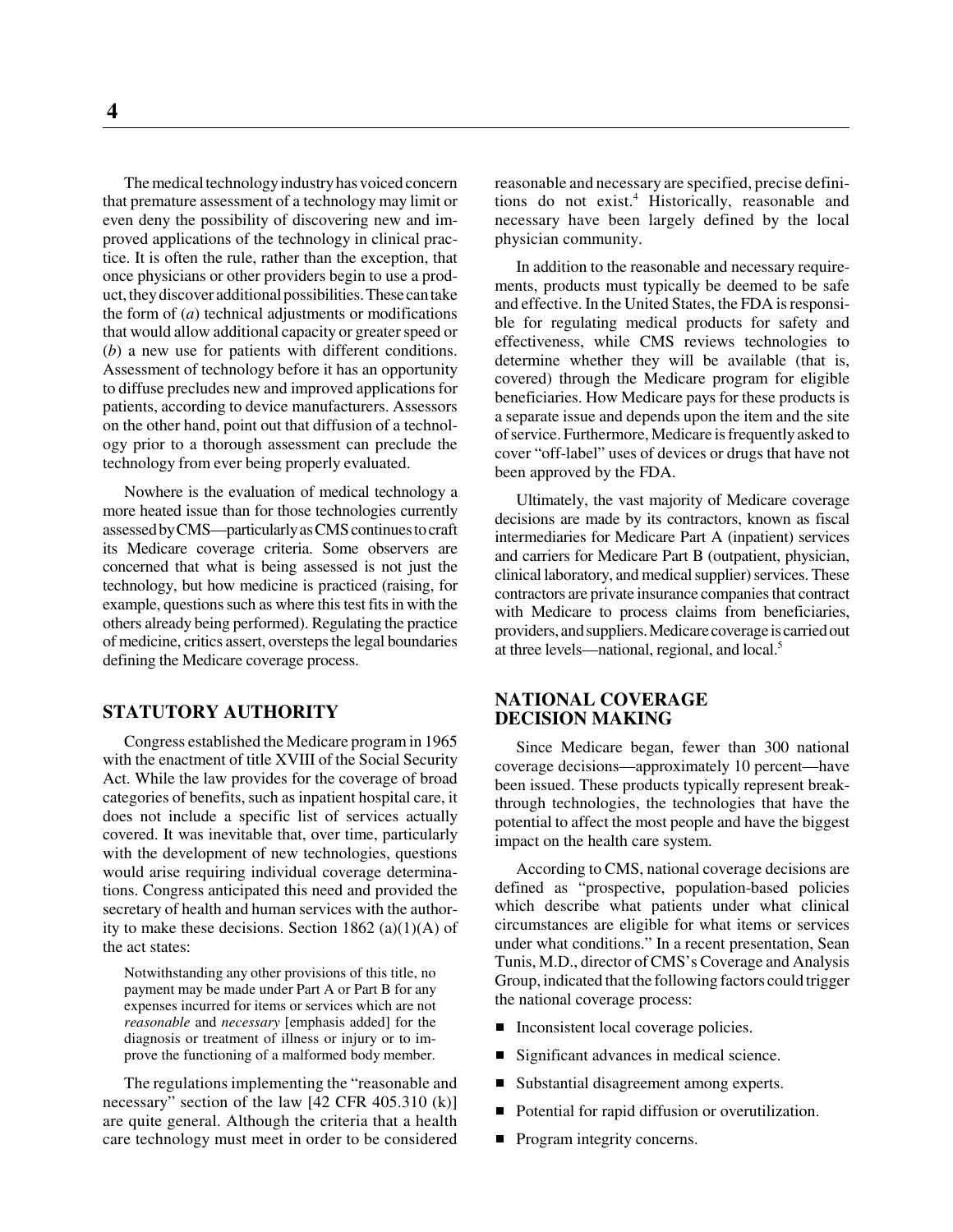Over the years, the coverage process itself has been undergoing a significant evolution. The current Medicare national coverage process is depicted in Figure 1 (see page 6).

Once a request is formally submitted and accepted by CMS (based on its completeness and benefit category), CMS has set a goal of 90 days to issue a coverage decision memorandum. The 90 days can be extended if, for example, the requestor submits additional information. A requestor can be almost anyone, a manufacturer, a physician, a carrier, an advocacy group, a beneficiary, a congressional inquiry or internal CMS staff, for example.

If the request duplicates a pending request, the requests are typically combined. If it duplicates an earlier request where a decision was made (that is, a noncoverage decision), there may or may not be sufficient evidence to reopen the request.

For those requests that are neither duplicates nor reconsiderations, CMS must make a determination from among the following options:

- National noncoverage decision.
- **I** Issue left to contractor discretion.
- National coverage decision with coverage limitations.
- National coverage decision without coverage limitations.

Once a determination is made, CMS announces its decision on its Web site. Based on the decision memo, CMS then issues coverage instructions, within 60 days, that are binding on all Medicare contractors and administrative law judges.

To assist with the decision making, CMS relies on both internal and external resources. Internally, CMS has medical experts on staff who play a vital role in the review process. In addition, CMS staff members meet with stakeholders and conduct literature searches and reviews (using standard abstraction tools).

When external expertise is called for, CMS staff have two options. They can request a technology assessment, a rigorous systematic analysis, from an impartial third party. Often, this involves AHRQ, which contracts the assessment to one of its evidence-based practice centers, or EPCs.

The second option, referring a request to the relatively new entity known as MCAC, the Medicare Coverage Advisory Committee, has garnered the most attention and has become a lightning rod for controversy. This controversy has its roots in the past, when companies and investors criticized the Medicare coverage process for its lack of openness (the proverbial "black box" of coverage decision making), as well as for its lack of predictability, lack of precise definitions and terms, lack of criteria, and lack of an adequate appeals process. Some of these concerns were addressed during the 1970s, 1980s, 1990s, and most recently in 2000, but some still remain.

#### **MCAC: Shining Light inside the Black Box**

On April 29, 1987, HCFA published a notice (52 FR 15560) in the *Federal Register* announcing its process for making coverage decisions. This notice was the result of *Jameson v. Bowen,* a lawsuit in which the plaintiff sued to have HCFA reimburse him for a percutaneous transluminal coronary angioplasty procedure performed before a coverage determination had been made. In addition to reimbursing the plaintiff, HCFA agreed to publish the notice, thereby explaining its coverage process.

On January 30, 1989, HCFA published another proposed rule expanding upon this 1987 notice. The 1989 proposed rule moved to clarify some of the remaining uncertainty, explaining that

Although the process by which we make Medicare coverage determinations on health care technology has been in place for many years, we believe there are segments of the population that may still benefit from a complete description of the coverage decision making process. We also believe the process should be more open and that the review of breakthrough technologies should be streamlined. It is for these reasons that we are now presenting the coverage decision process as a public document.

Many experts, however, argued that HCFA's proposed rule did not go far enough. Further, some of its elements, such as the cost-effectiveness component, were highly controversial. A modest effort to issue the 1989 regulation in final form died in 1996, highlighting again the controversial nature of coverage decision making.

In its most recent effort to open the process, clear up the uncertainty, and assuage industry concerns, most notably the concern that the process as it stood did not comply with the Federal Advisory Commission Act,<sup>6</sup> the secretary of health and human services chartered the Medicare Coverage Advisory Committee on November 24, 1998. MCAC effectively replaced its predecessor known as the TAC (the Technology Advisory Committee), which was perceived by industry to be the inner sanctum of the black box of coverage.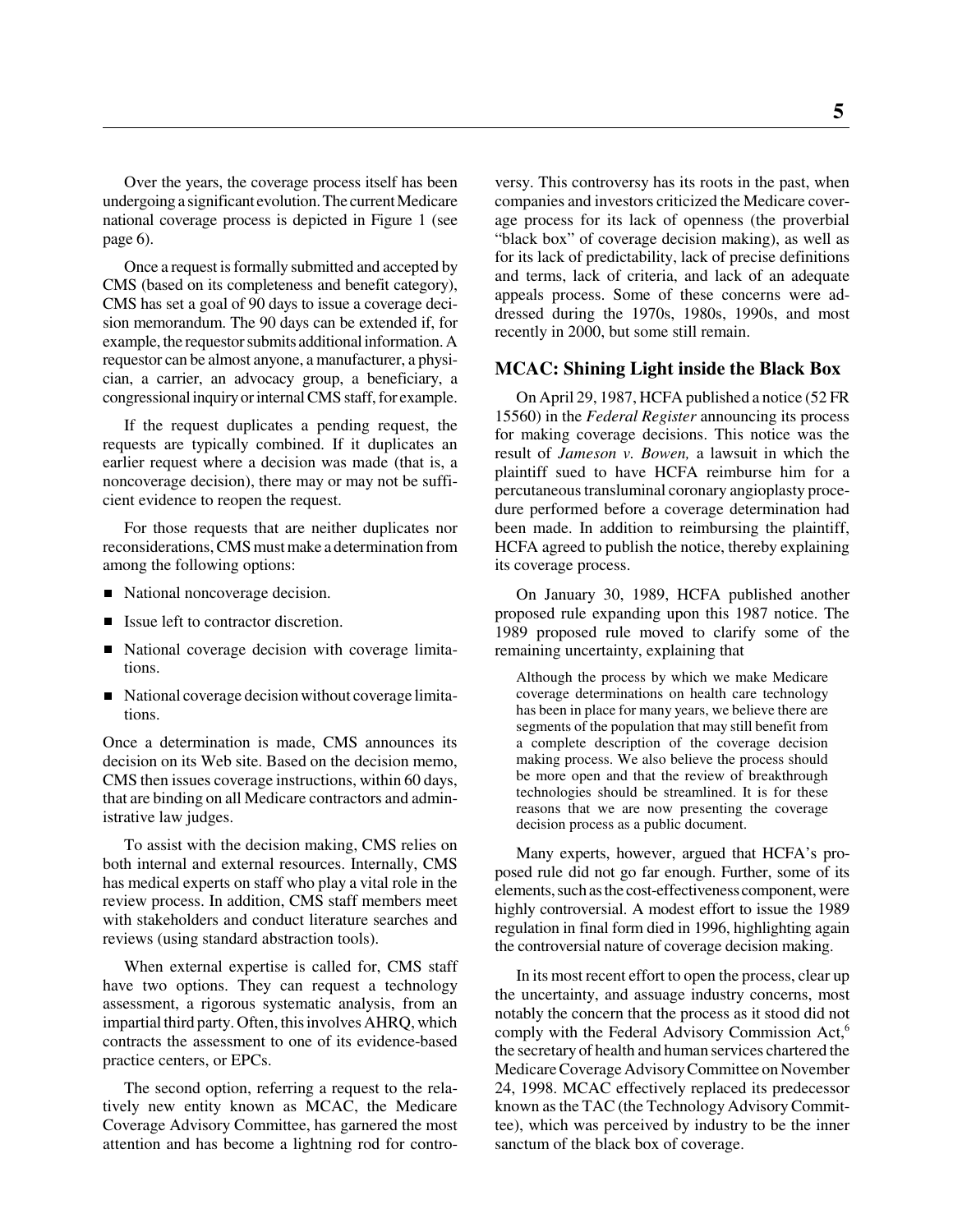

**6**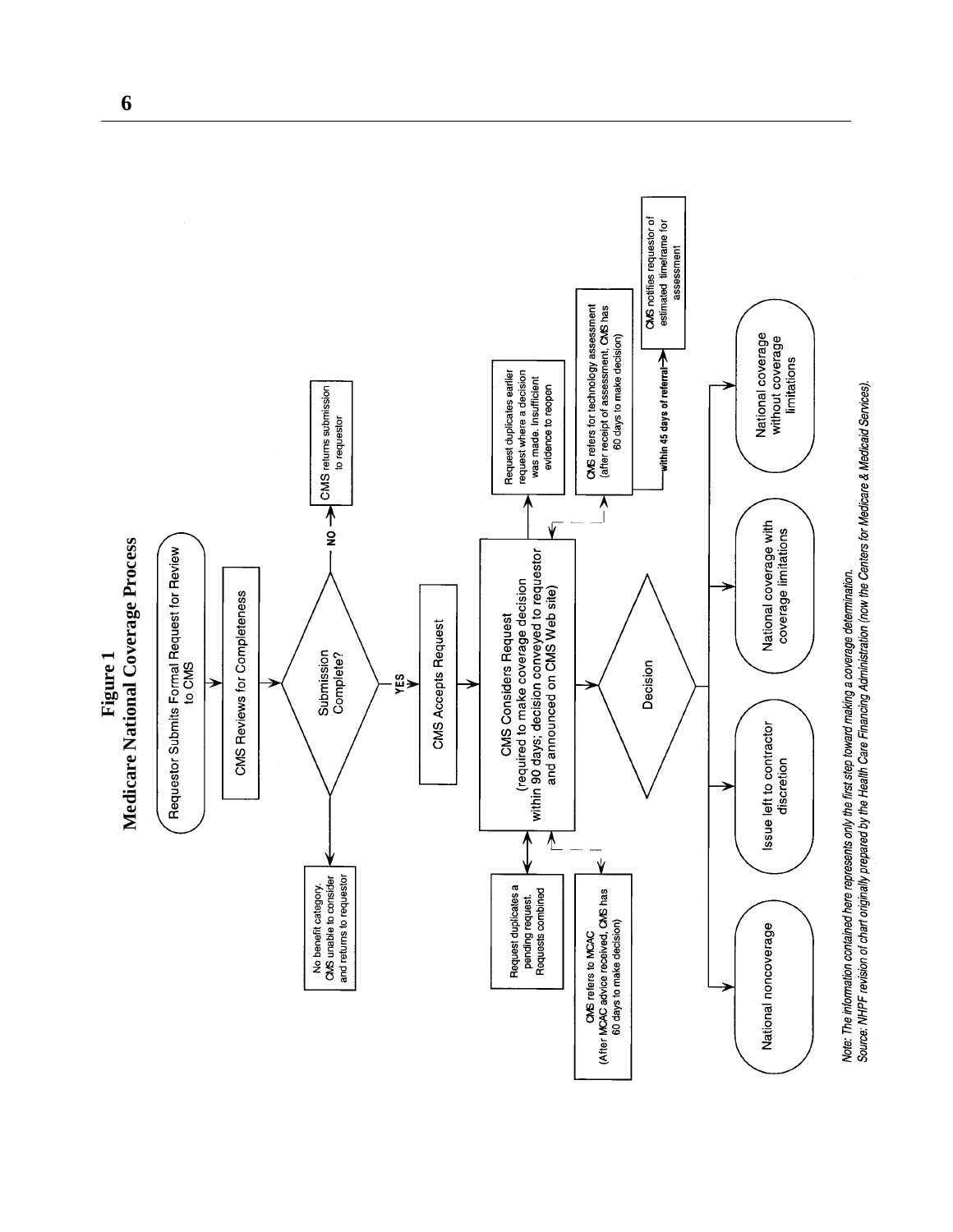According to the CMS Web site, the Medicare Coverage Advisory Committee

advises [CMS] on whether medical items and services are reasonable and necessary under Medicare law. They perform this task via a careful review and discussion of specific clinical and scientific issues in an open and public forum. The MCAC is advisory in nature, with the final decision on all issues resting with [CMS]. Accordingly, the advice rendered by the MCAC is most useful when it results from a process of full scientific inquiry and thoughtful discussion, in an open forum, with careful framing of recommendations and clear identification of the basis of those recommendations.7

MCAC consists of an Executive Committee and six panels: the Medical/Surgical Panel, the Drugs/Biologics/ Therapeutics Panel, the Laboratory and Diagnostic Services Panel, the Medical Devices Panel, the Durable Medical Equipment Panel, and the Diagnostic Imaging Panel. The purpose of the Executive Committee is to provide guidance to the panels. For example, the committee drafted guidelines for evaluating clinical effectiveness. These guidelines were modified and adopted in early 2001 and are posted on the CMS Web site. The panels use these guidelines during their deliberations.

Panel meetings are held at different times throughout the year (meeting dates and staff contacts are posted on the CMS Web site) and are open to the public. These meetings have time built in for public comment, and interested parties can present their views orally or submit them in writing. Each panel consists of a chair and a vice-chair, voting members, a nonvoting industry representative, and a consumer representative.

Each MCAC panel "will use certain criteria and procedures to evaluate the adequacy of the evidence and the magnitude of clinical benefit in determining the effectiveness of new medical products and services."8 While most observers agree that recent improvements made by CMS—greater openness, more public input, and clearer procedures—are positive, exactly how CMS (through the MCAC) makes its coverage decisions and exactly what it bases those decisions on continues to be a source of great consternation and controversy.

Some observers have noted that, while the process itself may not be perfectly transparent up-front, once a decision has been made, CMS is under great pressure to prove it did everything absolutely correctly since its decision memos are universally available once they are posted on the Internet. CMS must explain its reasoning and, should an omission of facts or some other mistake be discovered, there is a reconsideration process in place.

## **Coverage Criteria and Evidence-based Medicine**

Shortly before the establishment of MCAC, HCFA held a Medicare coverage town hall meeting on September 25, 1998, the purpose of which was to address several of the concerns raised over the years. At that meeting, a number of new coverage initiatives were unveiled, including the MCAC.

Also discussed was the promise of a new *Federal Register* notice which would rescind the 1989 notice of proposed rulemaking and update the 1987 *Federal Register* notice. On May 16, 2000, HCFA released a "notice of intent" (NOI), specifying proposed criteria for determining what is reasonable and necessary, the statutory basis for coverage determinations. The proposed criteria to be used in considering Medicare coverage for a new technology included "medical benefit" and "added value."

The NOI laid out its four-step process by which the agency would base its Medicare coverage decisions on the medical benefit of new technologies and their added value compared to existing services. This new proposed coverage algorithm, paraphrased below, took the form of a coverage decision tree with two branches, one focused on medical benefit and three on added value:

1. *Medical benefit—*Is there sufficient evidence to demonstrate that the product or service is medically beneficial for a particular population?

$$
NO - not covered
$$
  
 $YES - move to #2$ 

2. *Added value—*Does Medicare already cover a medically beneficial service that is in the same clinical modality for the same condition?

```
NO – covered
YES – move to #3
```
3. *Added value—*Is the new product or service substantially more beneficial, substantially less beneficial, or just about as beneficial as the same modality product or service that is already covered?

> MORE BENEFICIAL – covered LESS BENEFICIAL – not covered ABOUT EQUAL – move to #4

4. *Added value—*Does the new product or service "result in equivalent or lower total costs for the Medicare population than the Medicare-covered alternative?"

> NO – not covered YES – covered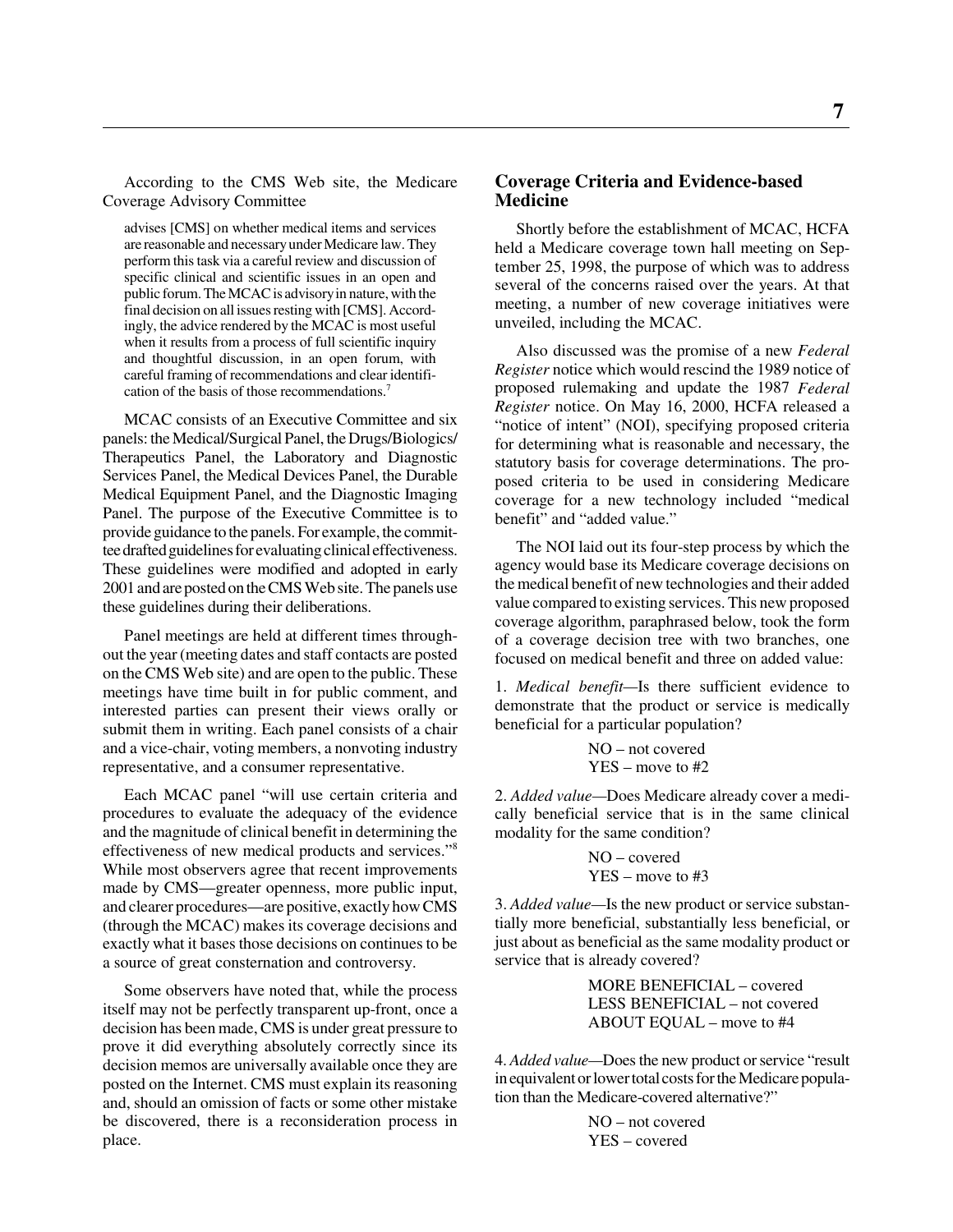The notion of using cost as a variable in the Medicare coverage process is anathema to those in the device industry. In a March 2000 published list of recommended principles put forward by the Pan Industry Group on Medicare Coverage, which includes key associations such as the Advanced Medical Technology Association (AdvaMed), the Medical Device Manufacturers Association, and the National Electrical Manufacturers Association, among others, the signatories stated that

HCFA has no authority to deny coverage for a treatment because of issues related to cost effectiveness, and as a policy matter, it should not do so. If economic factors are to be considered, it is more appropriate to do so in the context of payment. HCFA should rely on market data in setting (and adjusting) payment levels.

Second only to cost in terms of controversy is the notion of evidence: How much? What kind? Gathered in what way? These nuances are critical because they determine how complex studies must be and how much and what type of data must be gathered. In his speech before the International Society of Technology Assessment in Health Care in June 2001, Sean Tunis, M.D., stated that "the framework for evaluating clinical effectiveness is clinical epidemiology, more recently called evidence-based medicine (EBM)."

The original definition of EBM was developed by the Evidence-Based Medicine Working Group. Their thinking about EBM follows:

A new paradigm for medical practice is emerging. Evidence-based medicine de-emphasizes intuition, unsystematic clinical experience, and patho-physiologic rationale as sufficient grounds for clinical decision making and stresses the examination of evidence from clinical research. EBM requires new skills of the physician, including efficient literature searching and the application of formal rules of evidence evaluating the clinical literature.<sup>9</sup>

Researchers typically refer to the existence of a hierarchy of evidence, such as the following, developed by AHRQ and listed from strongest to weakest:

- Meta-analysis of multiple, well-designed controlled studies.
- At least one well-designed experimental study.
- Well-designed, quasi-experimental studies such as nonrandomized controlled, single group pre-post, cohort, time series, or matched case-controlled studies.
- Well-designed, nonexperimental studies, such as comparative and correlational descriptive and case studies.

 $\blacksquare$  Case reports and clinical examples.<sup>10</sup>

While "the gold standard" among researchers is generally considered to be blinded, prospective randomized controlled clinical trials, this is not always feasible. Such a review is particularly problematic for devices. Some experts point to ethical reasons (that is, one could not operate on a person needing a pacemaker and not insert one, for example) as to why these types of studies are sometimes not possible. Others, however, are of the opinion that it is admittedly more difficult and more costly, but not out of the question, to conduct randomized (but not blinded) clinical device trials.

AHRQ administrator John Eisenberg, M.D., weighed in on this difficult question in the November 17, 1999, issue of the *Journal of the American Medical Association*:

Those who conduct technology assessments should be as innovative in their evaluations as the technologies themselves. There is little argument that the randomized clinical trial is an accepted high standard for testing effectiveness under ideal circumstances, but it may not be the best way to evaluate all the interventions and technologies that decisions makers are considering.

Therefore, the question becomes what type of and how much evidence is necessary to make a Medicare coverage decision? In order to answer the evidence question, the coverage criteria must be considered. That is, the criteria require the question, Is there adequate evidence that a technology is clinically effective and for whom?

The scientific evidence, on the other hand, is the yardstick or measuring stick for determining the level of proof necessary to answer the criteria questions. Asking what type of evidence and how much of it is necessary to establish "proof" of a technology is, in many ways, the heart of the coverage matter. In thinking about the evidence, analysts consider the patient's condition, the availability of alternatives, and the risks associated with a given technology.

While it is difficult to disaggregate the criteria (which are highly politically charged) from the evidence (which is grounded more heavily in science and statistics), it is important to distinguish between the two. The May 2000 NOI mentioned above laid out the coverage criteria. A proposed rule, however, has yet to be published.

In the meantime, while CMS continues to grapple with these very difficult policies, many technologies are finding their way into the Medicare program through the local medical review process.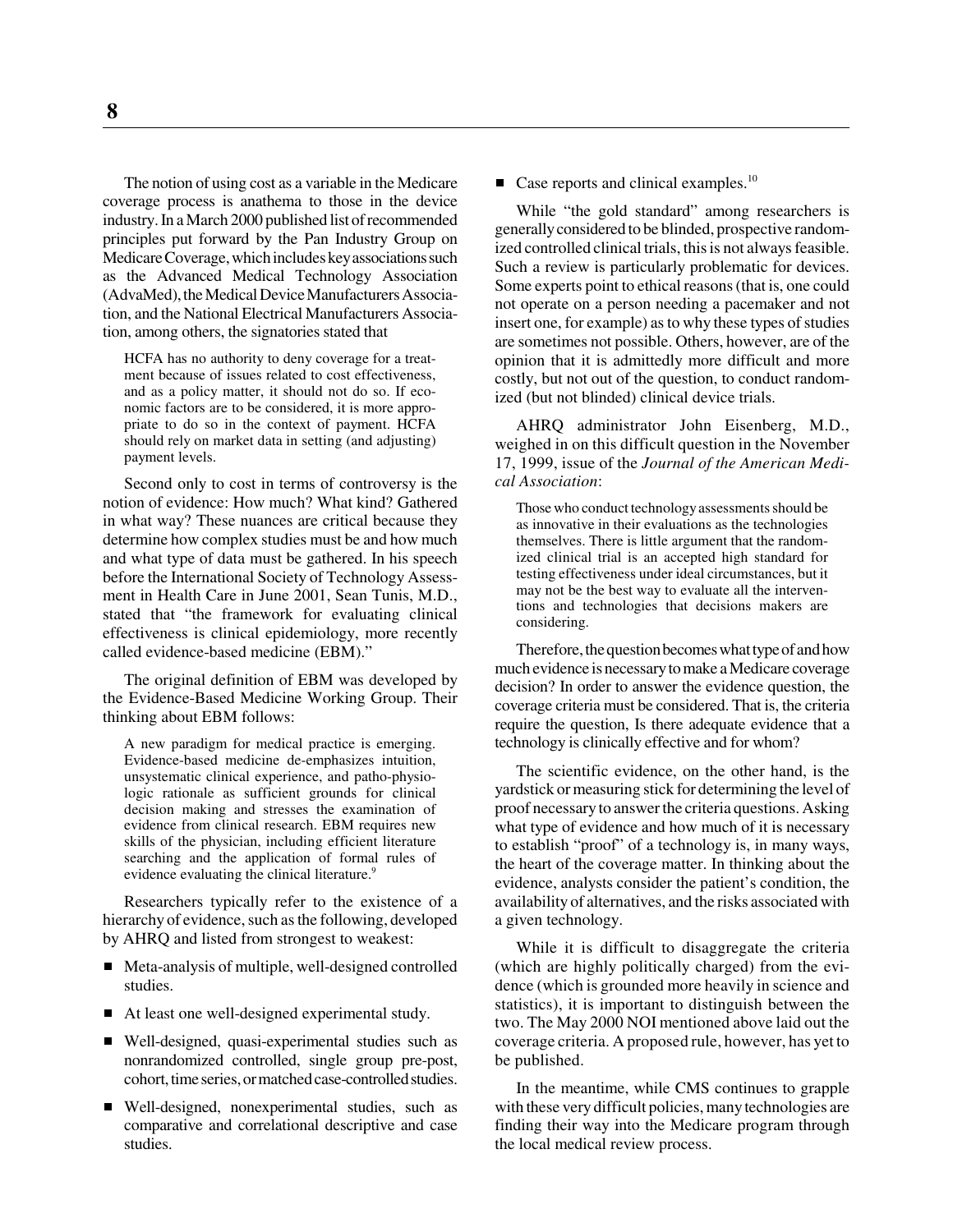#### **LOCAL MEDICAL REVIEW POLICY**

Although it is the national Medicare coverage decisions that tend to receive a great deal of attention, the vast majority of coverage decisions occur at the local carrier level. In deciding whether or not to cover a medical service or technology, contractors review applicable manuals for specific product- or procedurerelated policies supplied by CMS or apply general criteria such as the following: Is the product safe and effective? Is it reasonable and necessary? Is it appropriate? Is it experimental or investigational?

Many carriers maintain medical advisory committees comprising local specialists who provide advice on new procedures and technologies. These advisory committees, along with medical directors and medical policy staff of the carriers, play an important role in reviewing new technologies and making local coverage decisions. Such decisions are often printed in local carrier bulletins or newsletters.

The decisions that constitute local medical review policy have been viewed as a double-edged sword by many. On the one hand, such decisions are not standardized, since each contractor makes separate decisions that apply only to the area in which that contractor serves. Therefore, a technology that is covered in one locality may not be in another. From a manufacturer, physician, and patient point of view, this process, while sometimes confusing and frustrating, allows for coverage in some circumstances as the technology diffuses. A national decision, on the other hand, while uniform and standard, can be a death sentence for a technology if a national noncoverage determination is handed down by the CMS central office.<sup>11</sup>

#### **REGIONAL COVERAGE POLICY**

In 1993 and 1994, Medicare Part B claims processing for certain products was transferred from 34 local carriers to four regional carriers, known as durable medical equipment carriers (DMERCs). These carriers process claims for durable medical equipment, prosthetics, orthotics, surgical dressings, and a wide array of supplies used in the patient's home. Each DMERC issues a manual with detailed coverage and payment policies on particular product areas, such as infusion pumps, wheelchairs, and orthopedic support devices.

# **POLICY QUESTIONS FROM THE PAST**

In 1999, the National Institute for Health Care Management and the Agency for Health Care Policy and Research held a symposium entitled "Making Coverage Decisions about Emerging Technologies." At that symposium, Eisenberg posed the following questions:

- What will be the rules of evidence for translating information into knowledge?
- How do we take limited resources into consideration when making coverage decisions?
- Should costs enter the decision? If so, how?
- How should old technologies be evaluated? Should they be held to a different standard?
- What mechanisms can serve to enhance technology assessment programs?

## **QUESTIONS FOR THE FUTURE**

In addition to the questions listed above, which are still relevant, additional questions spring to mind when thinking about current and future coverage issues.

- Is CMS the appropriate locus for national Medicare coverage determinations? (Over the years, entities entrusted with the responsibility for making technology assessment determinations and/or coverage decisions, such as the National Center for Health Care Technology and the Congressional Office of Technology Assessment, have tended to become sitting political ducks and eventually to be disbanded.)
- $\blacksquare$  In defining Medicare coverage criteria, is CMS required to initiate the formal rulemaking process? What role, if any, should the MCAC have in defining coverage criteria?
- Where should the issue of cost be dealt with—on the coverage or payment side of the decision-making process? Some argue that if cost were taken out of consideration on the coverage side and dealt with on the payment side, CMS would have no flexibility on the payment formulas. Is this as it should be?
- Should the coverage process come to a screeching halt when FDA has already approved a technology but there is inadequate or no scientific evidence available for the MCAC to review, or should the technology be allowed to diffuse while data are collected and analyzed? What can be learned about the effectiveness of a device while it diffuses?
- To what extent do ethical barriers preclude device clinical trials?